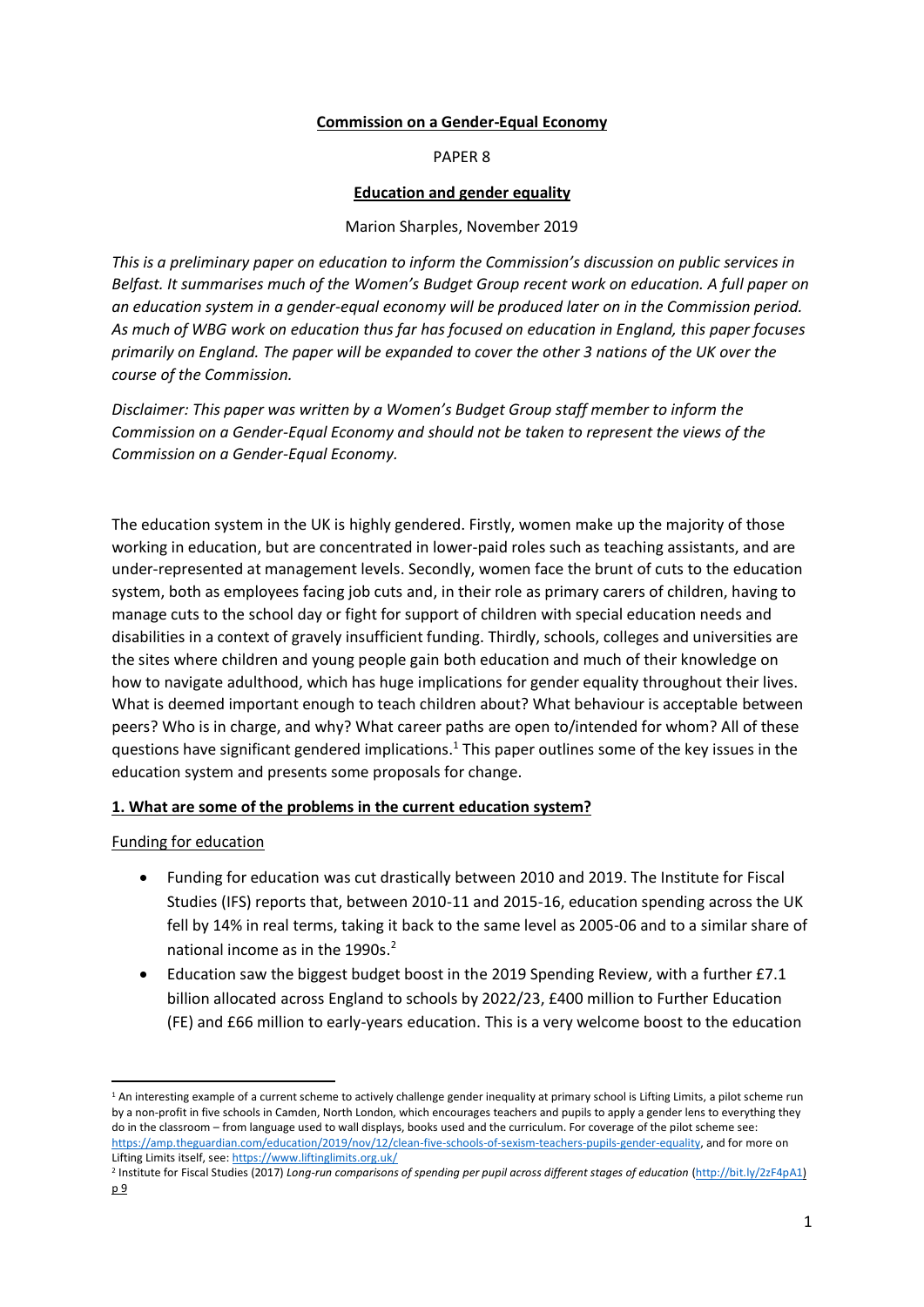budget, but as ever, the devil is in the detail, so the effectiveness of this funding boost will depend on where the money is allocated.

## Funding for schools

- Looking specifically at schools in England, cuts since 2010 equate to 'the biggest real-terms fall in school spending per pupil for at least the last 30 years', according to the IFS. $3$
- Regarding the recent funding boost promised in the 2019 Spending Review, while the additional funding is very welcome, there are concerns that the money allocated to schools in England for the next year, a further £2.6bn, will not yet be enough to reverse the 8% in cuts since 2010 (for that  $£4.1$ bn would be needed).<sup>4</sup> The Chancellor's commitment to increase funding for schools that have 'historically been underfunded' will mostly benefit schools in more affluent areas, with pupils with higher levels of attainment and with less English language requirements.<sup>5</sup> It may mean that the additional funding will not benefit the most disadvantaged children, who are likely to be at schools that have received additional funding because of increased needs and therefore not been the "underfunded" ones.
- The implications of the cuts to schools' budgets since 2010 are far-reaching. A 2017 poll of head teachers by the Sutton Trust found that 80% had cut the number of teachers or teaching assistants as a result of funding cuts and almost a third (30%) said they were using money from the pupil premium, intended to support the most disadvantaged pupils, to plug gaps in their school's budget. Schools with disadvantaged intakes were more likely to report cuts to staff numbers.<sup>6</sup>
- These job cuts are disproportionately affecting teaching assistants and support staff in schools across England: there is now just one teaching assistant for 67 pupils in secondary schools. Children with special educational needs and disabilities rely heavily on teaching assistants, so they'll be suffering the most as a result of these devastating staff cuts.<sup>7</sup> And these job cuts are not borne equally by women and men – 91% of teaching assistants in England were women in 2016.<sup>8</sup>
- Earlier this year, 26 schools in England, most of them in Birmingham, were found to have reduced school hours in order to cut costs.<sup>9</sup>
- Similarly, cuts to local council budgets, combined with an increase in the number of children with complex and significant needs, mean that support for children with Special Educational Needs and Disabilities across England is falling far short of what is needed.<sup>10</sup>
- Moreover, these cuts have knock-on impacts for the primary carers of pupils.<sup>11</sup> Since women tend to be the primary carers of children, the work of trying to get additional help, taking children to appointments, appealing against decisions and so on is largely carried out by women. This can be seen in the disproportionate number of women (73%) applying for Legal

<sup>4</sup> IFS (2019) 2019 annual report on education spending in England: schools [\(http://bit.ly/2lztj0Q\),](http://bit.ly/2lztj0Q) in WBG (2019) An End to Austerity? What the Spending Review means for wome[n https://wbg.org.uk/wp-content/uploads/2019/09/FINAL-Spending-review-response-06-09-19.pdf](https://wbg.org.uk/wp-content/uploads/2019/09/FINAL-Spending-review-response-06-09-19.pdf) <sup>5</sup> Education Policy Institute (2 August 2019) 'Analysis: "Levelling up"- what it really means for school funding' (http://bit.ly/2m2Ev6v)

<sup>3</sup> IFS (2018) *2018 Annual Report on Education Spending in England* [\(https://bit.ly/2D5G3EW\)](https://bit.ly/2D5G3EW)

<sup>6</sup> http://www.suttontrust.com/researcharchive/pupil-premium-polling-2017/

<sup>7</sup> <https://neu.org.uk/schools-forced-cut-teachers-and-teaching-assistants-posts-make-ends-meet> <sup>8</sup> <https://schoolsweek.co.uk/teachers-leaving-faster-than-ever-and-10-other-school-workforce-findings/>

<sup>9</sup> <https://schoolsweek.co.uk/more-schools-could-be-forced-to-cut-teaching-hours-warns-union/>

<sup>10</sup> <https://www.theguardian.com/education/2018/nov/10/councils-face-crisis-special-needs-education-funding> and

<https://www.teachers.org.uk/news-events/conference-2018/sen-funding-in-crisis>

<sup>11</sup> [https://warwick.ac.uk/fac/soc/law/research/centres/chrp/publications/unravelling\\_equality\\_full.pdf](https://warwick.ac.uk/fac/soc/law/research/centres/chrp/publications/unravelling_equality_full.pdf)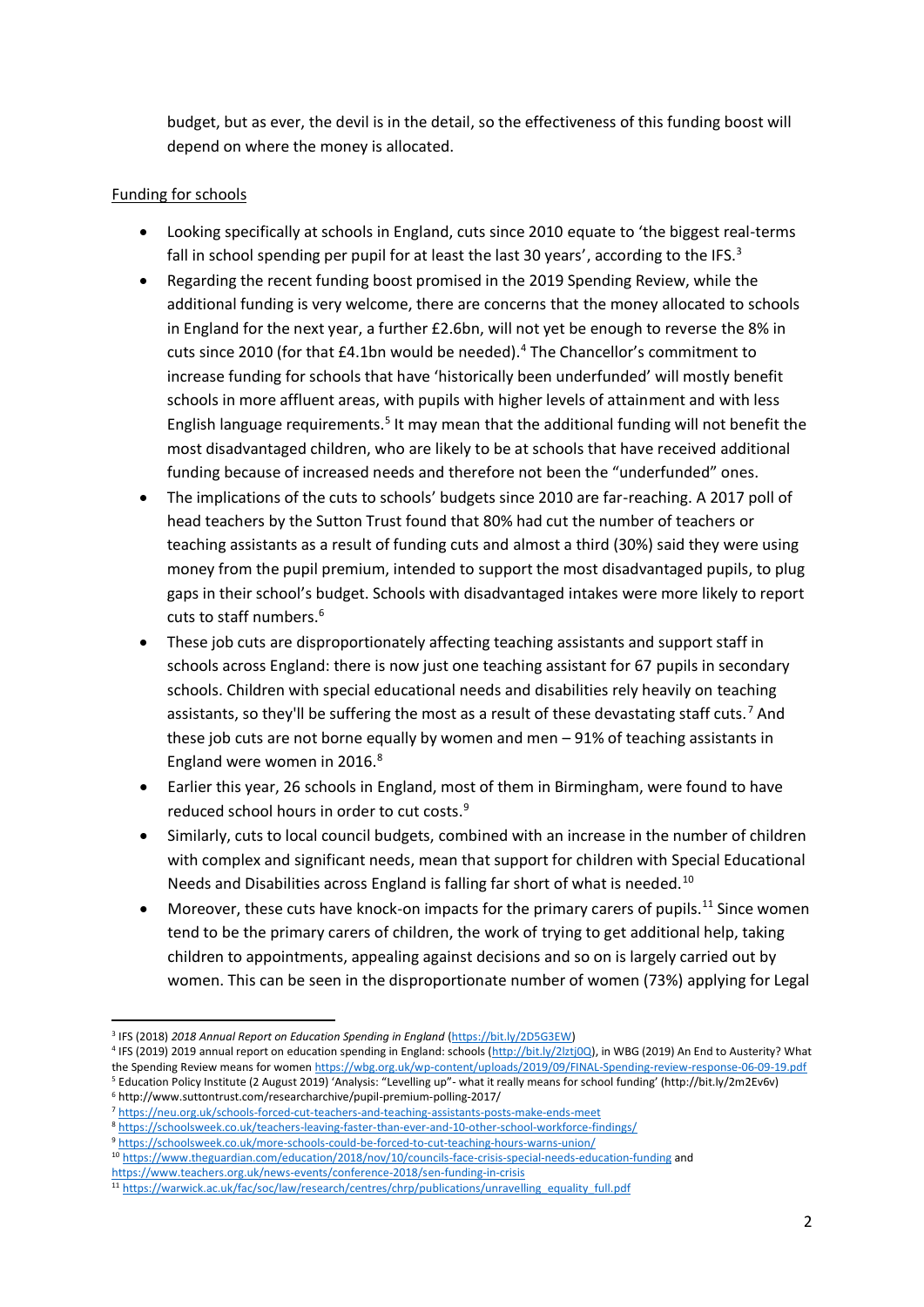Aid for education-related cases, such as appeals against exclusions or admissions, bullying, special educational needs or disability discrimination.<sup>12</sup>

- More than eight out of 10 teachers say mental health among pupils in England has deteriorated in the past two years – with rising reports of anxiety, self-harm and even cases of suicide – against a backdrop of inadequate support in schools.
	- In a survey of 8,600 school leaders, teachers and support workers, 83% said they had witnessed an increase in the number of children in their care with poor mental health, rising to 90% among students in colleges.
	- $\circ$  School staff who took part in the survey were also asked to pinpoint what hinders them from properly supporting young people experiencing mental health issues. They blamed real-terms funding cuts (57%), cuts to teaching assistants (51%) an "exam factory" assessment system (53%) and problems accessing external support services such as Child and Adolescent Mental Health Services (CAMHS) (64%).<sup>13</sup>

# Teachers' pay and the gender pay gap

- Teaching is a profession dominated by women. Across the UK, 85% of primary teachers are women and 61% of secondary teachers are women.<sup>14</sup> Teaching is also relatively low paid compared to similar professions. NASUWT, the teachers' union, reported that in 2015 the salaries of comparable professions were 20.2% above those of secondary school teachers, and 32.4% ahead of average earnings for primary school teachers. 15
- In September 2019, the government announced that salaries for new teachers would rise to £30,000 by 2022-23. <sup>16</sup> While this move is most welcome, staff recruitment and retention remain an issue. Recruitment of teachers in secondary schools fell in 2017/2018 from the previous academic year, meaning that almost 4,000 teaching posts went unfilled.<sup>17</sup> Teachers have had to make up for the shortfall in staff by teaching larger classes and by working longer hours. So, while the announcement in the Spending Review to increase teacher starter salaries is welcome, action is also needed on hours and class sizes to improve teachers' working conditions and address the retention crisis.
- The average pay for all women teachers in all state-funded schools in England, including academies, is £2,900 less than for their male counterparts every year (£37,700 compared to  $£40,660$ .<sup>18</sup> The main reason for this is the far greater likelihood of a male teacher securing promotion, especially to headships. In all state-funded primary & nursery schools in England, 14% of all teachers are men, but 27% of head teachers are men. In secondary schools, 36% of teachers are men, yet 62% of head teachers are men.<sup>19</sup>
- The rise of academies which are not accountable to local communities, parents, or councils - is indicative of the recent marketisation of the school system across England. The gender pay gap in academies is particularly stark: this year's gender pay gap reporting revealed that

<sup>12</sup> Ministry of Justice, 2010. Legal Aid reform: scope changes at p.46 [online] November 2010 Available at: http:// www.justice.gov.uk/consultations/docs/eia-scope.pdf [Accessed 8 April 2011]

<sup>13</sup> <https://www.theguardian.com/society/2019/apr/17/mental-health-young-people-england-crisis-point-teacher-school-leader-survey> <sup>14</sup> OECD figures (2017[\) https://stats.oecd.org/Index.aspx?DataSetCode=EAG\\_PERS\\_SHARE\\_AGE](https://stats.oecd.org/Index.aspx?DataSetCode=EAG_PERS_SHARE_AGE)

<sup>15</sup> NASUWT (2017) *Pay gap between teaching and other professions harming education* [\(http://bit.ly/2lpI58O\)](http://bit.ly/2lpI58O)

<sup>16</sup> <https://www.gov.uk/government/news/30000-starting-salaries-proposed-for-teachers>

<sup>17</sup> Department for Education (2019) Statistics: initial teacher training (http://bit.ly/2lxqmOu)

<sup>18</sup> Department for Education (20 July2017), *School Workforce in England: November 2016,* London, Main tables: SFR21/2017 Table 9a [www.gov.uk/government/statistics/school-workforce-in-england-november-2016](http://www.gov.uk/government/statistics/school-workforce-in-england-november-2015)

<sup>19</sup> Department for Education (20 July2017), *School Workforce in England: November 2016,* London, Table

<sup>5</sup> [www.gov.uk/government/statistics/school-workforce-in-england-november-2016](http://www.gov.uk/government/statistics/school-workforce-in-england-november-2015)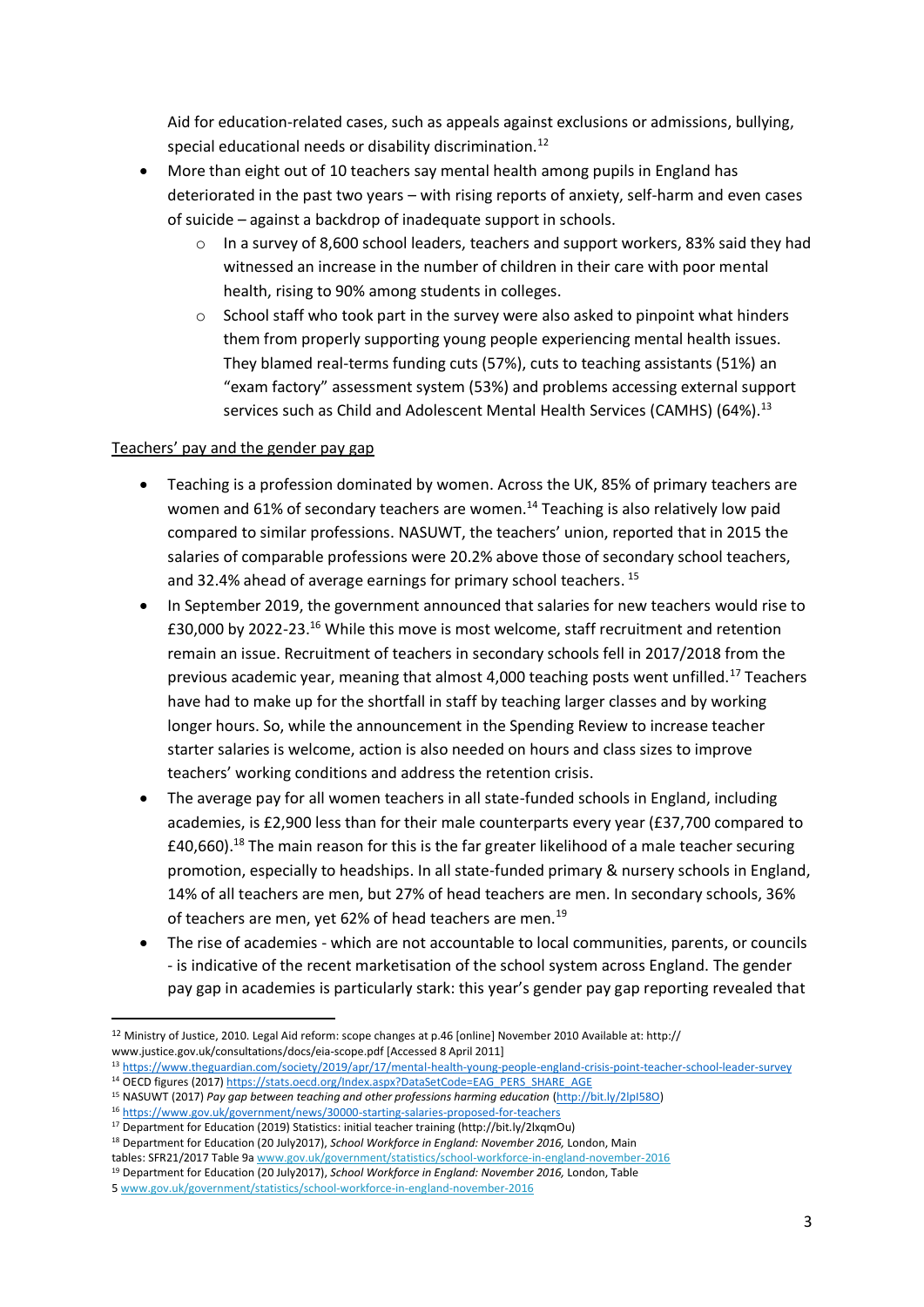women were paid 55p for every £1 that men earned at both the Delta Academies Trust and the White Horse Federation, two of the biggest academy trusts in England. The gender pay gap widened between 2018 and 2019 in 10 of the largest 16 academy trusts.<sup>20</sup> An element of the gender pay gap within a marketised education system is the bonus gender pay gap: The Kemnal Academies Trust (TKAT) had the largest bonus gender pay gap, with women paid just 14p for every £1 earned in bonuses by men. Multi-academy trusts have been widely criticised for high executive pay, with 23 trusts paying their chief executives more than £200,000 in 2018. Dan Moynihan, CEO of the 43-school Harris Federation, topped the list with a salary of  $£440,000.<sup>21</sup>$ 

## Further education

- Further education colleges and sixth forms have faced the largest cuts in recent years. In England, between 2010–11 and 2018–19, spending per student fell by 12% in real terms in 16–18 colleges and by 23% in school sixth forms.<sup>22</sup> These cuts hit women hardest as they are the majority of students in further education, and further education has traditionally been a route for women returners to work to gain new skills.
- In 2016/17, women made up 54% of all students on apprenticeships in England.<sup>23</sup> However, most women are on apprenticeships that lead to low-paid occupations. For example, 84% of those on health and social care apprenticeships in 2016/7 and 93.1% of those on childcare apprenticeship programmes were girls or women. In comparison, men made up 97% of those on engineering apprenticeships and 78% of students on STEM degree apprenticeships.<sup>24</sup> <sup>25</sup>

### Higher education

- Universities follow the pattern of all sectors of education in paying women staff less than men, on average, and in the same grades, as well as having fewer women at senior level.<sup>26</sup> The average gender pay gap in universities in 2018 is 15.9% with 30 universities reporting a 20% pay gap.<sup>27</sup> White academic staff at the UK's universities and colleges were also found to earn £7,000 more than their black peers, or 14 per cent more.<sup>28</sup> There are 25 Black women professors in the UK.<sup>29</sup>
- There is also a gendered impact of the move from the state funding of university study to the introduction of tuition fees in England, Wales and Northern Ireland, which have been hiked considerably over the past two decades, and particularly the widespread funding of these fees through loans – and only loans, after maintenance grants were scrapped by the government in 2015. Research by the University and College Union demonstrates that, because of the gender pay gap in graduate occupations and time out of the workforce due to unpaid caring, women pay a significantly larger proportion of their income back in loan

<sup>&</sup>lt;sup>20</sup> <https://schoolsweek.co.uk/englands-largest-academy-trusts-see-gender-pay-gap-widen/>

<sup>21</sup> https://www.theguardian.com/world/2019/mar/28/women-earn-50p-for-1-made-by-men-at-some-multi-academy-trusts

<sup>&</sup>lt;sup>22</sup> IFS (2019) 2019 annual report on education spending in Englan[d https://www.ifs.org.uk/publications/14369](https://www.ifs.org.uk/publications/14369)

<sup>&</sup>lt;sup>23</sup> HOC (2018) Briefing paper Apprenticeship Statistics Englan[d https://bit.ly/2J2UXeo](https://bit.ly/2J2UXeo)

<sup>24</sup> All figures taken from Skills Funding Agency (2017) *FE data library: apprenticeships* [\(http://bit.ly/2hnLIZ5\)](http://bit.ly/2hnLIZ5)

<sup>&</sup>lt;sup>25</sup> HOC (2018) Briefing Paper Apprenticeship Statistics Englan[d https://bit.ly/2J2UXeo](https://bit.ly/2J2UXeo)

<sup>26</sup> UCU (2017) *UCU names and shames colleges and universities that hold down women's pay* [\(http://bit.ly/2iR5ZXo\)](http://bit.ly/2iR5ZXo)

<sup>&</sup>lt;sup>27</sup> THES (6 Apr 2018) 'Gender pay gap: how much less are women paid at your university?' [\(https://bit.ly/2JnyQ29\)](https://bit.ly/2JnyQ29)

<sup>28</sup> [https://www.independent.co.uk/news/education/education-news/university-black-minority-ethnic-pay-gap-academics-professors-ucu](https://www.independent.co.uk/news/education/education-news/university-black-minority-ethnic-pay-gap-academics-professors-ucu-staff-a9155451.html)[staff-a9155451.html](https://www.independent.co.uk/news/education/education-news/university-black-minority-ethnic-pay-gap-academics-professors-ucu-staff-a9155451.html)

<sup>&</sup>lt;sup>29</sup> [https://www.ucu.org.uk/media/10075/Staying-Power/pdf/UCU\\_Rollock\\_February\\_2019.pdf](https://www.ucu.org.uk/media/10075/Staying-Power/pdf/UCU_Rollock_February_2019.pdf)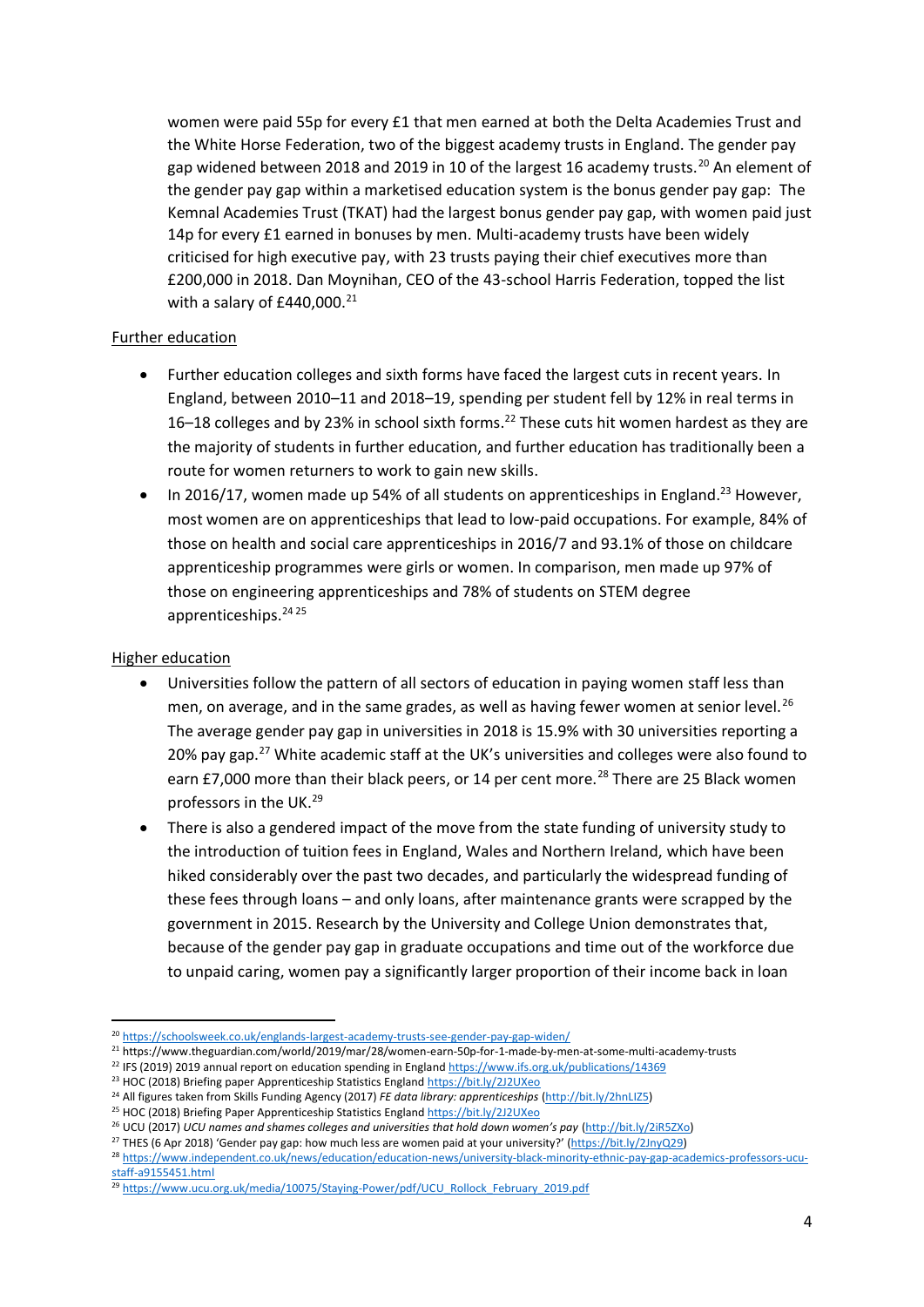repayments than men, and over a longer period of time.<sup>30</sup> The current interest rate for student loans for students who started their studies after 2012 is 5.4%, which is higher than the average interest rate on a mortgage. $31$ 

# Subject segregation by gender

- Closing the gender gap in STEM is critical to addressing the skills shortage in STEM subjects.<sup>32</sup> In 2019, for the first time ever, more girls than boys took A levels in science subjects in England, which is an excellent step towards closing this gap. However, this is not equally spread among sciences, as more girls (63%) took Biology, slightly more girls than boys took Chemistry, and more boys (77%) took Physics. Boys also continued to dominate computing and maths.<sup>33</sup>
- In 2017/18, women made up 35% of those studying degrees in STEM subjects, with the starkest contrast in engineering and technology, with women making up just 19% of students.<sup>34</sup>
- This feeds through into the labour market where women make up only 22% of those working in STEM. In engineering the proportion of women is again particularly low (12%).<sup>35</sup>

# Sexual harassment in schools and universities

In 2016, the Women and Equalities Select Committee released a report into sexual harassment and sexual violence in schools, finding that:

- almost a third (29%) of 16-18 year old girls say they have experienced unwanted sexual touching at school
- nearly three-quarters (71%) of all 16-18 year old boys and girls say they hear terms such as "slut" or "slag" used towards girls at schools on a regular basis<sup>36</sup>

Further evidence is notable:

- Girlguiding's Girls' Attitudes Survey 2017 found 64% of girls aged 13-21 had experienced sexual violence or sexual harassment at school or college in the past year. This included 39% having their bra strap pulled by a boy and 27% having their skirts pulled up within the last week.<sup>37</sup>
- Over a third (37%) of female students and 6% of male students at mixed-sex schools have personally experienced some form of sexual harassment at school.<sup>38</sup>

[https://assets.publishing.service.gov.uk/government/uploads/system/uploads/attachment\\_data/file/719902/Sexual\\_violence\\_and\\_sexual](https://assets.publishing.service.gov.uk/government/uploads/system/uploads/attachment_data/file/719902/Sexual_violence_and_sexual_harassment_between_children_in_schools_and_colleges.pdf)\_ harassment\_between\_children\_in\_schools\_and\_colleges.pdf p6

<sup>30</sup> London Economics (2017) *The impact of student loan repayments on graduate taxes* [\(http://bit.ly/2yVTpRz\)](http://bit.ly/2yVTpRz)

<sup>31</sup> <https://www.gov.uk/government/news/student-loans-interest-and-repayment-threshold-announcement>

<sup>32</sup> https://www.wisecampaign.org.uk/resources/2016/11/women-in-the-stem-workforce-2016

<sup>33</sup> <https://www.theguardian.com/education/2019/aug/15/female-students-outnumber-males-in-a-level-science-entries>

<sup>34</sup> <https://www.stemwomen.co.uk/blog/2019/09/women-in-stem-percentages-of-women-in-stem-statistics>

<sup>35</sup> <https://www.wisecampaign.org.uk/statistics/2018-workforce-statistics/>

<sup>36</sup> Women and Equalities Select Committee (September 2016) *Sexual harassment and sexual violence in schools report* [\(http://bit.ly/2cl5jVO\)](http://bit.ly/2cl5jVO)

 $37$  Girlguiding Girls' Attitude Survey 2017, in Department for Education (2018): Sexual violence and sexual harassment between children in schools and colleges: Advice for governing bodies, proprietors, headteachers, principals, senior leadership teams and designated safeguarding leads

**<sup>38</sup> NEU and UK Feminista (2017) 'It's just everywhere': a study on sexism in schools and how we tackle i[t https://ukfeminista.org.uk/wp](https://ukfeminista.org.uk/wp-content/uploads/2017/12/Report-Its-just-everywhere.pdf)**[content/uploads/2017/12/Report-Its-just-everywhere.pdf](https://ukfeminista.org.uk/wp-content/uploads/2017/12/Report-Its-just-everywhere.pdf) in Department for Education (2018): Sexual violence and sexual harassment between children in schools and colleges: Advice for governing bodies, proprietors, headteachers, principals, senior leadership teams and